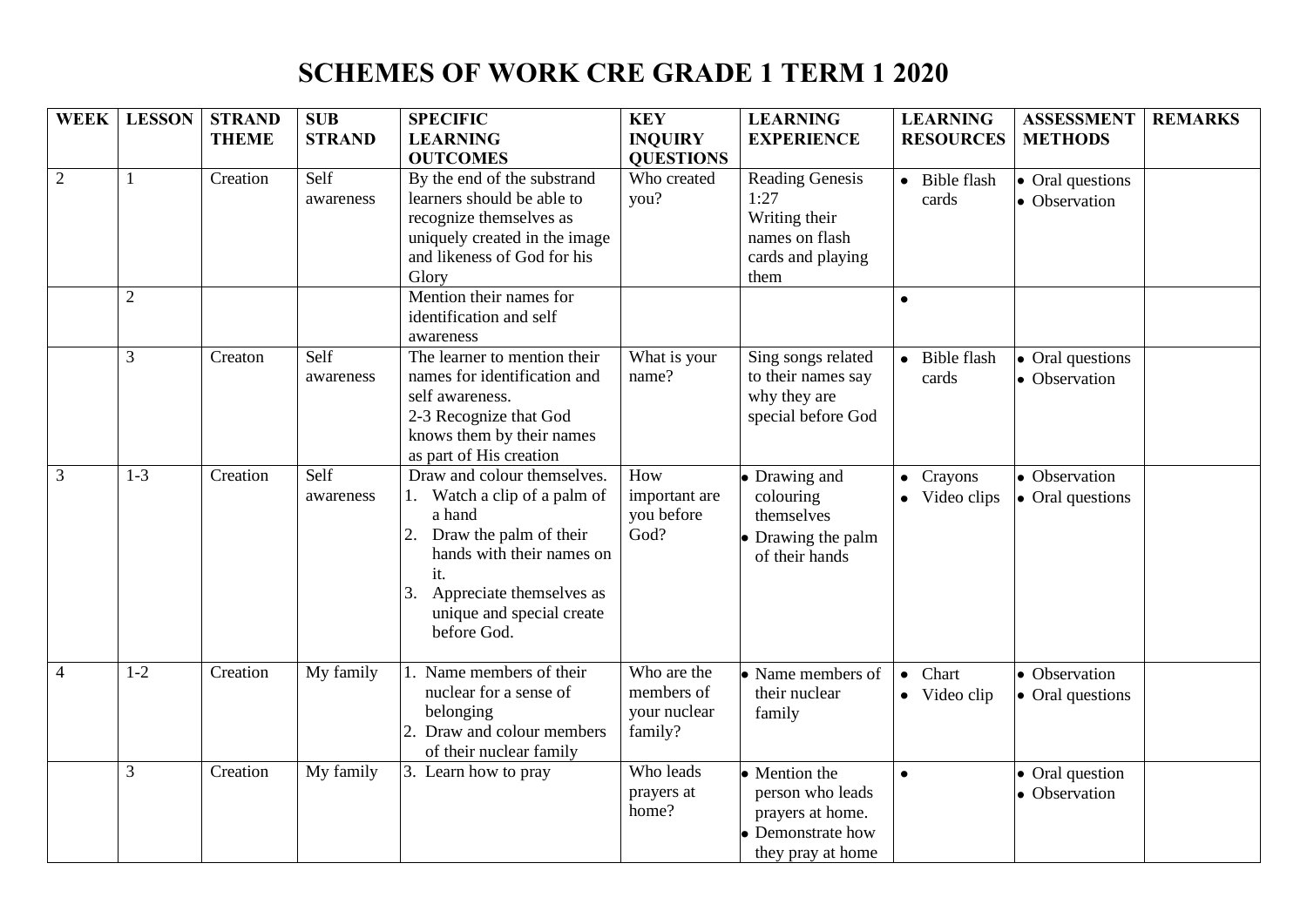| 5       | $1 - 3$        | Creation          | My family                                    | 1. Demonstrating how they<br>pray at home<br>2. Draw family members<br>praying<br>3. Identify items they share at<br>home to enhance<br>togetherness | When do you<br>pray at home?<br>What do you<br>share at home?   | • Drawing members<br>of family praying<br>• Learners to<br>identify items they<br>share at home<br>Observe and<br>discuss a<br>chart/picture of a<br>daily sharing a<br>meal | Charts<br>$\bullet$<br>Photograph<br>• Video clips | • Oral questions<br>• Observation |
|---------|----------------|-------------------|----------------------------------------------|------------------------------------------------------------------------------------------------------------------------------------------------------|-----------------------------------------------------------------|------------------------------------------------------------------------------------------------------------------------------------------------------------------------------|----------------------------------------------------|-----------------------------------|
| 6       | $1 - 3$        | Creation          | My family                                    | Appreciate the importance of<br>sharing at home for family<br>unity                                                                                  | What is the<br>importance of<br>sharing?                        | Answer questions                                                                                                                                                             |                                                    | · Written<br>exercise             |
|         |                | Creation          | Creation of<br>plants and<br>animals         | • Mention some plants and<br>animals that God created as<br>the part of environment<br>• Draw and colour some<br>plants that God created             | Who created<br>plants and<br>animals?<br>Who created<br>plants? | • Name various<br>plants and animals<br>created by God<br>• To draw and<br>colour some plants<br>that God created                                                            | • Video clips<br>• Realia                          | • Observation<br>• Oral questions |
| $\tau$  | $1 - 3$        | Creation          | Creation of<br>plants and<br>animals         | . Care for plants and animals<br>as art of Gods creation                                                                                             | Why do you<br>take care of<br>plant?                            | Learners to give<br>reasons for caring<br>plants and animals                                                                                                                 | Realia                                             | • Observation<br>• Oral questions |
|         |                |                   |                                              | 2. Mention ways of caring<br>plants and animals                                                                                                      | How do we<br>care for plants<br>and animals?                    | Mention ways of<br>caring plants and<br>animals                                                                                                                              | Video clips                                        | • Observation<br>• Oral questions |
|         |                |                   |                                              | 3. Drawing and colour<br>someone caring for animals                                                                                                  | How do we<br>care animals?                                      | Drawing and<br>colour someone<br>caring for animals                                                                                                                          | Crayons<br>pictures                                | • Observation<br>• Oral questions |
| $\,8\,$ | 1              | Creation          | Creation of<br>plants and<br>animals         | • Appreciate plants and<br>animals as part of God's<br>creation                                                                                      | Why did God<br>create plants<br>and animals?                    | • Learners to model<br>some plants and<br>animals                                                                                                                            | • Modeling<br>clay                                 | • Observation<br>• Oral questions |
|         | $\overline{2}$ | The holy<br>Bible | Physical<br>handling of<br>the holy<br>Bible | • Identify ways of handling<br>the hole Bible with respect<br>as the word of God                                                                     | Why do you<br>handle the<br>Bible with<br>respect and<br>care?  | State how to take<br>care of the<br>holyBible.<br>• List why they<br>should respect the<br>holy Bible<br>• Learners to role<br>play handling the<br>Bible with care          | • Bible                                            | • Observation<br>• Oral questions |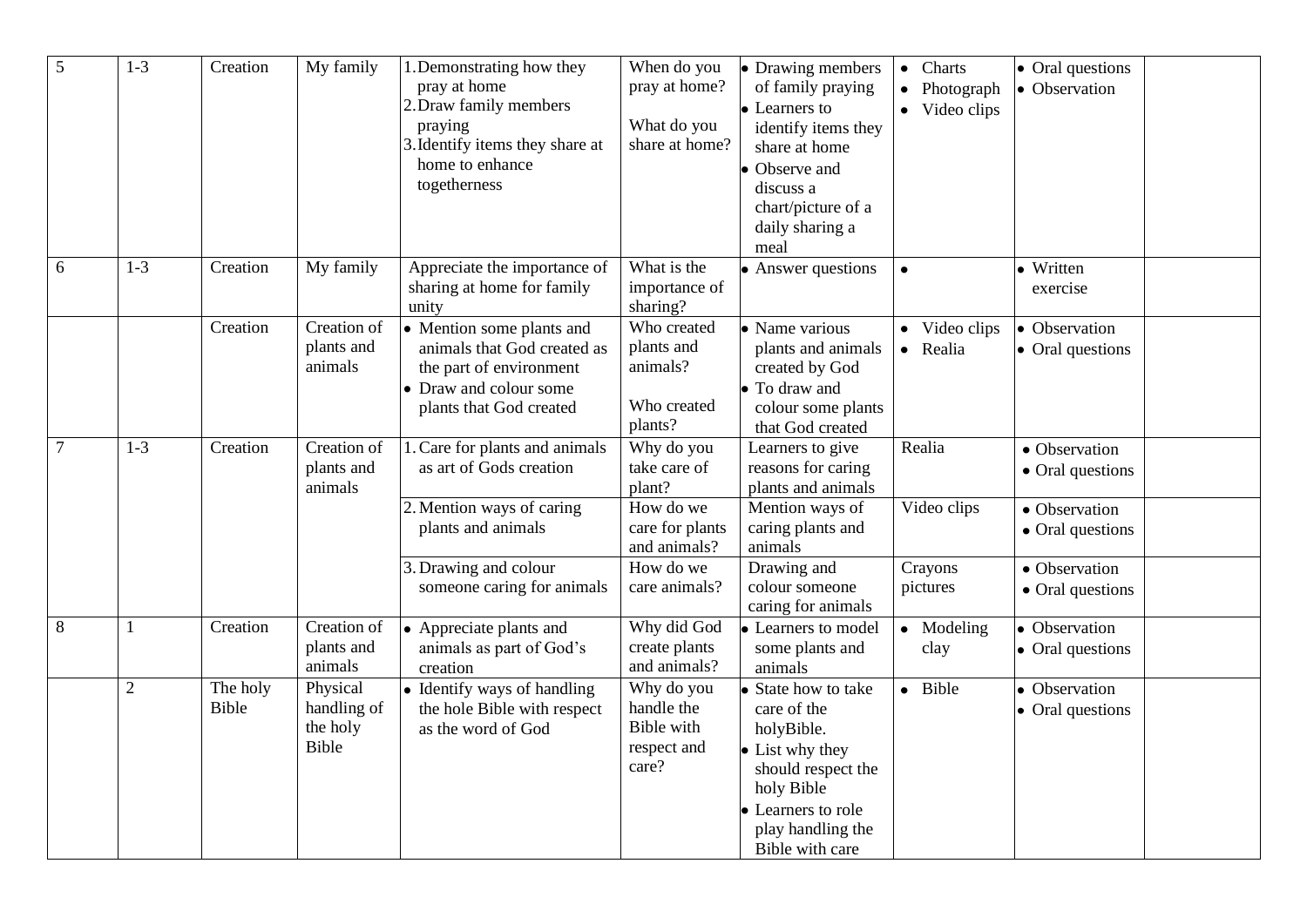|    |                |                   |                                                     |                                                                                                          |                                                    | and respect                                                                                                                                                            |                                                     |                                                                         |  |
|----|----------------|-------------------|-----------------------------------------------------|----------------------------------------------------------------------------------------------------------|----------------------------------------------------|------------------------------------------------------------------------------------------------------------------------------------------------------------------------|-----------------------------------------------------|-------------------------------------------------------------------------|--|
|    | $\mathfrak{Z}$ | The holy<br>Bible | Physical<br>handling of<br>the holy<br><b>Bible</b> | • Recognize the holy Bible as<br>the word of God by naming<br>the first two Gospel books                 | Which are the<br>first two<br>Gospel books?        | Name the first two<br>gospel books -<br>Mathew and Mark<br>Sing a song on my<br>Bible and I.<br>The best book to<br>read is the Bible.<br>Draw and colour<br>the Bible | Bible<br>• Crayons                                  | • Observation<br>• Oral questions                                       |  |
| 9  | $1 - 2$        | The Holy<br>Bible | Physical<br>handling of<br>the holy<br><b>Bible</b> | • Appreciate the holy Bible<br>by stating it's two divisions<br>that is the old and the New<br>Testament | What are the<br>two divisions<br>of the Bible?     | • In groups learners<br>to state the two<br>divisions of the<br>holy Bible old and<br>New Testament<br>C.A.T                                                           |                                                     | • Written<br>exercise                                                   |  |
|    | $\mathfrak{Z}$ | The Holy<br>Bible | <b>Bible</b> stories<br>David and<br>Goliath        | • Narrate the story of David<br>and Goliath desire to<br>depend on God in their day<br>to day lives      | Who was<br>David?                                  | • Learners to read<br>$1st$ Samuel 17:48-<br>51<br>Learners to watch<br>video on David<br>and Goliath                                                                  | • Video clip<br>· Bible                             | • Observation<br>$\bullet$ Oral questions                               |  |
| 10 | 1              | The Holy<br>Bible | <b>Bible</b> story<br>David and<br>Goliath          | • Narrate the story of David<br>and Goliath and desire to<br>depend on God in their day<br>to day lives  | How did<br>David kill<br>Goliath?                  | • Learners to sing a<br>song about David<br>and Goliath<br>Learners to draw<br>colour and share<br>pictures of David<br>and Goliath                                    | • Video clip                                        | • Observation<br>• Oral questions                                       |  |
|    | $\overline{2}$ | The Holy<br>Bible | <b>Bible</b> story<br>David and<br>Goliath          | • Appreciate story of David<br>and Goliath in their lives by<br>having faith in God                      | Whom did<br>David depend<br>on to kill<br>Goliath? | • Learners to recite<br>$1st$ Samuel 17:50<br>$\bullet$ C.A.T                                                                                                          | · Bible                                             | • Write<br>exercises<br>• Oral questions                                |  |
|    | $\mathfrak{Z}$ | The Holy<br>Bible | <b>Bible</b> story<br>The story of<br>Joseph        | • Narrate the story of Joseph<br>and relate it to their daily<br>lives                                   | Who had a<br>coat of many<br>colours               | • Learners to read<br>Genesis 37:3-10                                                                                                                                  | • Bible                                             | • Write<br>exercises<br>• Oral questions                                |  |
| 11 | $1-3$          | The Holy<br>Bible | The Bible<br>story<br>The story of<br>Joseph        | • Discuss Joseph's brothers<br>reaction to his dreams and<br>desire to olve their siblings               | Why dis<br>Joseph's<br>brothers hate<br>him?       | • Learners to watch<br>a video about<br>Joseph and his<br>brothers                                                                                                     | • What did<br>the brothers<br>say about<br>Joseph's | $\bullet$ In pairs<br>learners to say<br>why Joseph's<br>brothers hated |  |